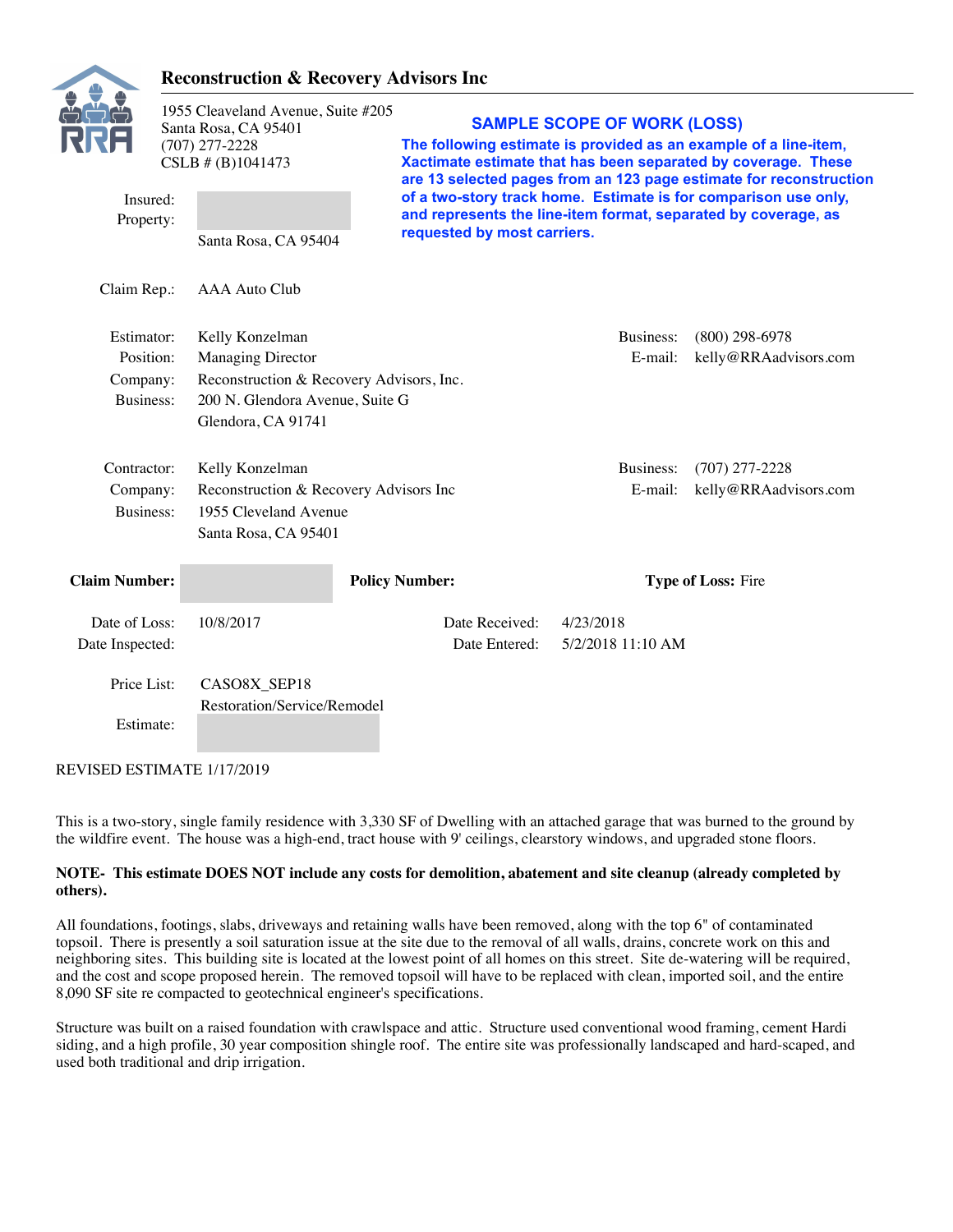

|                                                                                                                                                                  |            | <b>Site Work and Foundations</b> |                   |                    |                       |         |                       |
|------------------------------------------------------------------------------------------------------------------------------------------------------------------|------------|----------------------------------|-------------------|--------------------|-----------------------|---------|-----------------------|
| <b>Site Work and Foundations</b>                                                                                                                                 |            |                                  |                   |                    |                       |         |                       |
| <b>DESCRIPTION</b>                                                                                                                                               |            | <b>OTY UNIT PRICE</b>            | <b>TAX</b>        | O&P                | <b>RCV</b>            | DEPREC. | <b>ACV</b>            |
| <b>DWELLING</b>                                                                                                                                                  |            |                                  |                   |                    |                       |         |                       |
| 1. Footings - labor & materials                                                                                                                                  | 36.63 CY   | 498.49                           | 502.87            | 3,752.52           | 22,515.08             | (0.00)  | 22,515.08             |
| NOTE- This is a concrete grade beam foundation tied to underlying, drilled friction piles. Grade beam foundation estimated to be 30" x 14"                       |            |                                  |                   |                    |                       |         |                       |
| 2. Concrete Piles - 18" diameter                                                                                                                                 | 300.00 LF  | 86.10                            | 316.45            | 5,229.30           | 31.375.75             | (0.00)  | 31,375.75             |
| NOTE- Drilled 18" concrete friction piles underly concrete grade beam foundation. Piles spaced 6'-0" OC. Average depth to bedrock estimated at<br>$8'-0$ " deep. |            |                                  |                   |                    |                       |         |                       |
| 3. Steel rebar - j-bar - #4, 2' 6"                                                                                                                               | 289.00 EA  | 3.92                             | 23.18             | 231.22             | 1,387.28              | (0.00)  | 1,387.28              |
| 4. Concrete wall - labor & materials                                                                                                                             | 3.65 CY    | 380.87                           | 44.11             | 286.86             | 1,721.15              | (0.00)  | 1,721.15              |
| NOTE- For concrete stem wall                                                                                                                                     |            |                                  |                   |                    |                       |         |                       |
| 5. Steel rebar - #4 (1/2")                                                                                                                                       | 638.41 LF  | 1.26                             | 22.02             | 165.28             | 991.70                | (0.00)  | 991.70                |
| 6. Steel rebar - #4 $(1/2")$                                                                                                                                     | 650.20 LF  | 1.26                             | 22.43             | 168.34             | 1,010.02              | (0.00)  | 1,010.02              |
| 7. Steel rebar - #4 $(1/2")$                                                                                                                                     | 1057.67 LF | 1.26                             | 36.49             | 273.84             | 1.642.99              | (0.00)  | 1,642.99              |
| 8. Backhoe loader and operator                                                                                                                                   | 8.00 HR    | 118.75                           | 0.00              | 190.00             | 1,140.00              | (0.00)  | 1,140.00              |
| NOTE- This is to dig new 12" x 24" footings in newly compacted earth                                                                                             |            |                                  |                   |                    |                       |         |                       |
| 9. Backfill foundations                                                                                                                                          | 593.41 LF  | 4.69                             | 0.00              | 556.62             | 3,339.71              | (0.00)  | 3,339.71              |
| NOTE- New stem wall foundations and grade beams will require backfilling on both sides after form removal                                                        |            |                                  |                   |                    |                       |         |                       |
| 13. Footings - labor and materials                                                                                                                               | 14.92 CY   | 443.40                           | 182.51            | 1,359.60           | 8,157.64              | (0.00)  | 8,157.64              |
| NOTE- For Garage footings                                                                                                                                        |            |                                  |                   |                    |                       |         |                       |
| 14. Concrete slab on grade - finished in<br>place<br>NOTE- For garage slab                                                                                       | 9.24 CY    | 417.63                           | 125.07            | 796.80             | 4,780.77              | (0.00)  | 4,780.77              |
| BUILDING CODE UPGRADES                                                                                                                                           |            |                                  |                   |                    |                       |         |                       |
| 10. Concrete anchor bolt - $5/8$ " x 12"                                                                                                                         | 148.35 EA  | 7.59                             | 35.44             | 232.28             | 1.393.70              | (0.00)  | 1.393.70              |
| NOTE- Current codes require foundation bolts spaced at 24" OC                                                                                                    |            |                                  |                   |                    |                       |         |                       |
| 11. Foundation mechanical<br>exhaust/ventalation system                                                                                                          | 1.00 EA    | 857.14                           | 32.59             | 177.94             | 1,067.67              | (0.00)  | 1.067.67              |
| NOTE- This is a building code upgrade. Mechanical crawlspace ventilation is required in addition to passive venting for indoor air quality issues.               |            |                                  |                   |                    |                       |         |                       |
| 12. Radon barrier for crawl space or<br>under slab                                                                                                               | 1957.04 SF | 1.11                             | 50.64             | 444.58             | 2,667.53              | (0.00)  | 2.667.53              |
| <b>Dwelling Totals:</b><br><b>Building Code Upgrades Totals:</b>                                                                                                 |            |                                  | 1275.13<br>118.67 | 13010.38<br>854.80 | 78,062.09<br>5,128.90 |         | 78,062.09<br>5,128.90 |
| <b>Total: Site Work and Foundations</b>                                                                                                                          |            |                                  | 1.393.80          | 13,865.18          | 83,190.99             | 0.00    | 83,190.99             |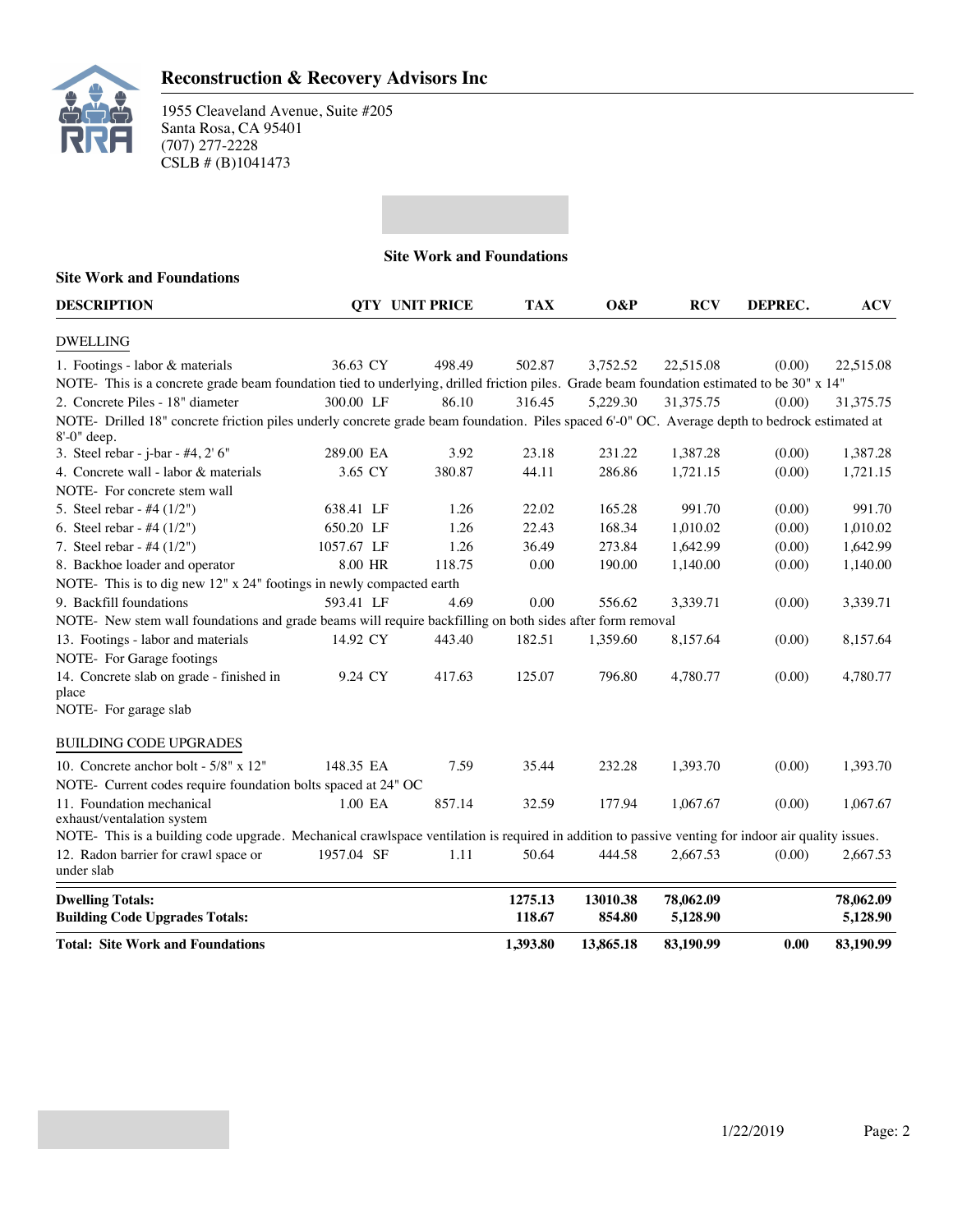

#### **CONTINUED - Sitework**

| <b>DESCRIPTION</b> | <b>UNIT PRICE</b><br>$\alpha$ $\mathbf{v}$ | $\mathbf{A}$<br>ıал | .)&P<br>$\sim$ $\sim$ | $\mathbf{D}\boldsymbol{\cap}\mathbf{V}$<br>RС<br>$\sim$ | DEPREC. | AU<br>$\sim$ |
|--------------------|--------------------------------------------|---------------------|-----------------------|---------------------------------------------------------|---------|--------------|
|                    |                                            |                     |                       |                                                         |         |              |

NOTE- Presently there is a 4"-6" of standing water in the center of this lot due to runoff from neighboring lots and a depression caused by the removal of footings, walls and foundations. Entire lot is over-saturated and topsoil will need to be removed, and replaced with new, dry soil. Site geologic conditions show and average of 48"-60" of saturated earth over bedrock hardpan. Site slope and neighboring runoff has flooded a large portion of this site, There is no present method for water evacuation.

NOTE- No allowance for new French drains or swails are included in this estimate pending geotechnical engineering specifications. French or subterranean drains to be estimated upon delivery of approved soils and geological plan

| 20. Engineered fill (per CY)                                                                                                                                                                                                                                                                                                                                                                                                                    | 599.63 CY  | 27.67                 | 1,005.40   | 3,519.44  | 21,116.60  | (0.00)  | 21,116.60  |
|-------------------------------------------------------------------------------------------------------------------------------------------------------------------------------------------------------------------------------------------------------------------------------------------------------------------------------------------------------------------------------------------------------------------------------------------------|------------|-----------------------|------------|-----------|------------|---------|------------|
| <b>Dwelling Totals:</b>                                                                                                                                                                                                                                                                                                                                                                                                                         |            |                       | 1005.40    | 31749.68  | 190,498.02 |         | 190,498.02 |
| <b>Totals: Sitework</b>                                                                                                                                                                                                                                                                                                                                                                                                                         |            |                       | 1,005.40   | 31,749.68 | 190,498.02 | 0.00    | 190,498.02 |
| <b>Area Dwelling Total:</b>                                                                                                                                                                                                                                                                                                                                                                                                                     |            |                       | 2,280.53   | 44,760.06 | 268,560.11 |         | 268,560.11 |
| <b>Area Building Code Upgrades Total:</b>                                                                                                                                                                                                                                                                                                                                                                                                       |            |                       | 118.67     | 854.80    | 5,128.90   |         | 5,128.90   |
| <b>Totals: Site Work and Foundations</b>                                                                                                                                                                                                                                                                                                                                                                                                        |            |                       | 2,399.20   | 45,614.86 | 273,689.01 | 0.00    | 273,689.01 |
|                                                                                                                                                                                                                                                                                                                                                                                                                                                 |            | <b>General Items</b>  |            |           |            |         |            |
| <b>General Items</b>                                                                                                                                                                                                                                                                                                                                                                                                                            |            |                       |            |           |            |         |            |
| <b>DESCRIPTION</b>                                                                                                                                                                                                                                                                                                                                                                                                                              |            | <b>OTY UNIT PRICE</b> | <b>TAX</b> | O&P       | <b>RCV</b> | DEPREC. | <b>ACV</b> |
| <b>DWELLING</b>                                                                                                                                                                                                                                                                                                                                                                                                                                 |            |                       |            |           |            |         |            |
| 21. Final cleaning - construction -<br>Residential                                                                                                                                                                                                                                                                                                                                                                                              | 3329.65 SF | 0.25                  | 0.00       | 166.48    | 998.89     | (0.00)  | 998.89     |
| 22. Dumpster load - Approx. 40 yards,<br>7-8 tons of debris                                                                                                                                                                                                                                                                                                                                                                                     | 3.00 EA    | 1,236.00              | 0.00       | 741.60    | 4,449.60   | (0.00)  | 4,449.60   |
| NOTE- This is for construction debris, boxes, pallets and masking materials                                                                                                                                                                                                                                                                                                                                                                     |            |                       |            |           |            |         |            |
| 23. Residential Supervision / Project<br>Management - per hour                                                                                                                                                                                                                                                                                                                                                                                  | 500.00 HR  | 67.00                 | 0.00       | 6,700.00  | 40,200.00  | (0.00)  | 40,200.00  |
| NOTE- Projected build time projected at 10 months or 200 build days. Extensive supervision will be required daily during first 3 months, while all<br>site work, underground work, forms, foundations, concrete and framing are being laid out and completed. Supervision requirement will gradually<br>decrease as build progresses. This considers and average of 2.5 hours per day of on-site or off-site supervision for duration of build. |            |                       |            |           |            |         |            |
| 24. Scaffold - per section - frame only<br>(per month)                                                                                                                                                                                                                                                                                                                                                                                          | 216.00 MO  | 42.00                 | 0.00       | 1.814.40  | 10.886.40  | (0.00)  | 10,886.40  |
| NOTE-This is scaffolding rental for the entire project (interior and exterior). Labor to set up and take down is included in each room or area.                                                                                                                                                                                                                                                                                                 |            |                       |            |           |            |         |            |
| Scaffold labor includes setting up and taking down multiple times for framing, drywall, siding, insulation and interior and exterior painting.                                                                                                                                                                                                                                                                                                  |            |                       |            |           |            |         |            |
| 25. Fall protection harness and lanyard -<br>per week                                                                                                                                                                                                                                                                                                                                                                                           | 72.00 WK   | 22.00                 | 0.00       | 316.80    | 1,900.80   | (0.00)  | 1,900.80   |
| NOTE- OSHA fall protection harness and lanyard (two sets) for 24 weeks                                                                                                                                                                                                                                                                                                                                                                          |            |                       |            |           |            |         |            |
| <b>Dwelling Totals:</b>                                                                                                                                                                                                                                                                                                                                                                                                                         |            |                       | 0.00       | 9739.28   | 58,435.69  |         | 58,435.69  |
| <b>Total: General Items</b>                                                                                                                                                                                                                                                                                                                                                                                                                     |            |                       | 0.00       | 9,739.28  | 58,435.69  | 0.00    | 58,435.69  |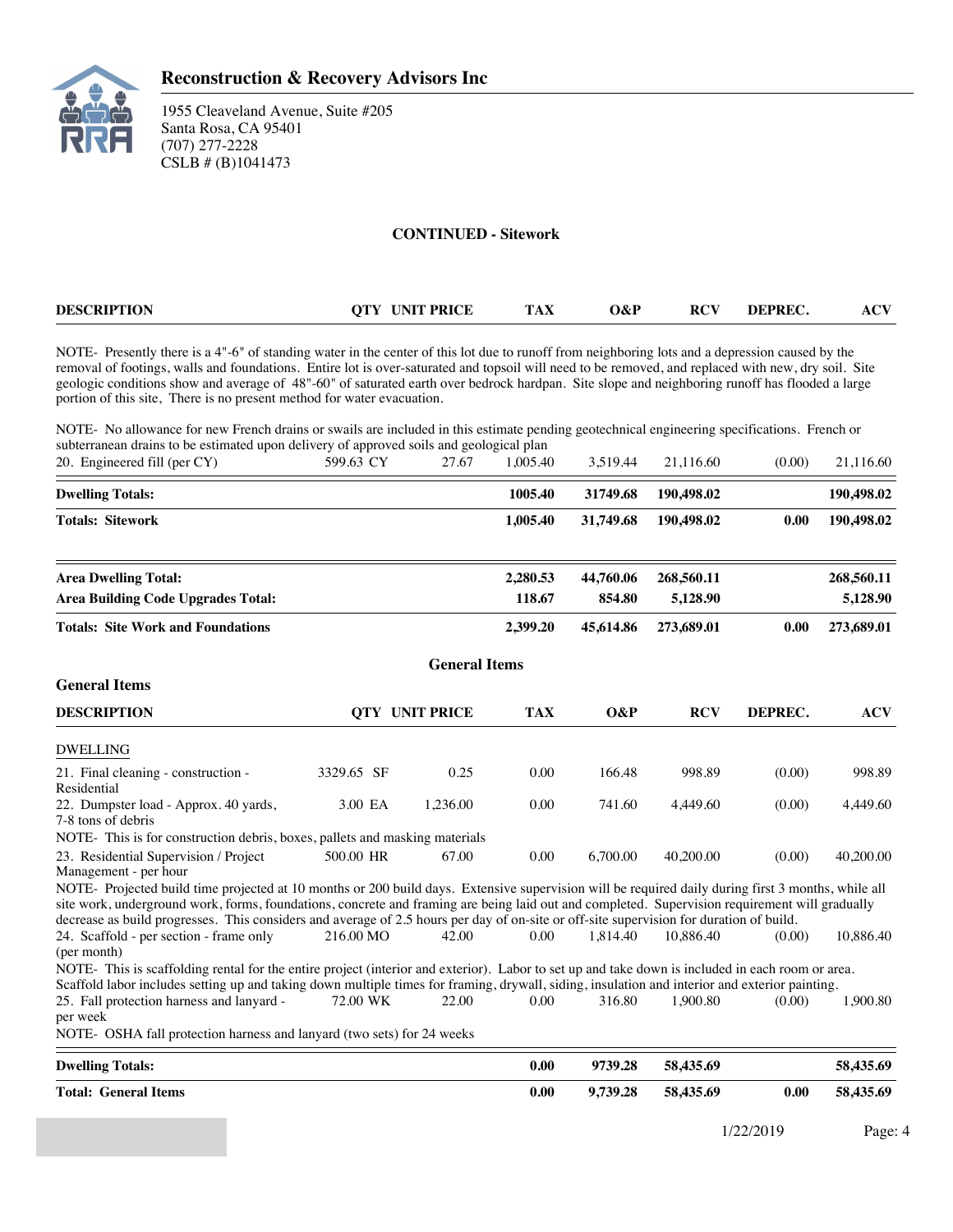

### **Reconstruction & Recovery Advisors Inc**

| <b>Electrical</b>                                                                                             |            |                         |            |          |                 |                         | Height: 1' |  |  |
|---------------------------------------------------------------------------------------------------------------|------------|-------------------------|------------|----------|-----------------|-------------------------|------------|--|--|
| $+1'8'' -$                                                                                                    |            | 4.00 SF Walls           |            |          | 1.00 SF Ceiling |                         |            |  |  |
|                                                                                                               |            | 5.00 SF Walls & Ceiling |            |          |                 | 1.00 SF Floor           |            |  |  |
| ${}^{\circ}$<br>lumbin g<br>> Serv<br>des                                                                     |            | 0.11 SY Flooring        |            |          |                 | 4.00 LF Floor Perimeter |            |  |  |
|                                                                                                               |            | 4.00 LF Ceil. Perimeter |            |          |                 |                         |            |  |  |
| <b>DESCRIPTION</b>                                                                                            |            | <b>QTY UNIT PRICE</b>   | <b>TAX</b> | O&P      | <b>RCV</b>      | DEPREC.                 | <b>ACV</b> |  |  |
| <b>DWELLING</b>                                                                                               |            |                         |            |          |                 |                         |            |  |  |
| 28. Circuit breaker - main disconnect -<br>150 to 200 amp                                                     | 1.00 EA    | 207.63                  | 11.72      | 43.86    | 263.21          | (0.00)                  | 263.21     |  |  |
| 29. Phone/low voltage outlet rough-in                                                                         | 10.00 EA   | 51.58                   | 4.23       | 104.00   | 624.03          | (0.00)                  | 624.03     |  |  |
| 31. PVC schedule 40 conduit, 2"                                                                               | 40.00 LF   | 6.82                    | 2.90       | 55.14    | 330.84          | (0.00)                  | 330.84     |  |  |
| 32. Television cable outlet                                                                                   | 7.00 EA    | 70.25                   | 10.93      | 100.54   | 603.22          | (0.00)                  | 603.22     |  |  |
| 33. 2/0 gauge copper cable                                                                                    | 120.00 LF  | 4.76                    | 27.74      | 119.78   | 718.72          | (0.00)                  | 718.72     |  |  |
| 35. Wire - average residence - copper<br>wiring                                                               | 3329.65 SF | 5.21                    | 313.03     | 3,532.10 | 21,192.61       | (0.00)                  | 21,192.61  |  |  |
| 36. Exterior outlet or switch                                                                                 | 8.00 EA    | 20.65                   | 4.97       | 34.04    | 204.21          | (0.00)                  | 204.21     |  |  |
| 37. Monitered security system - contact<br>w/wire (per opening)                                               | 28.00 EA   | 108.23                  | 35.98      | 613.28   | 3,679.70        | (0.00)                  | 3,679.70   |  |  |
| NOTE- Existing security system was pre-wired whole house system with sensors on each exterior window and door |            |                         |            |          |                 |                         |            |  |  |
| 38. Intercommunication - speakers                                                                             | 9.00 EA    | 292.12                  | 104.02     | 546.62   | 3,279.72        | (0.00)                  | 3,279.72   |  |  |
| NOTE- Intercom system was installed in each bedroom, kitchen, garage and front door                           |            |                         |            |          |                 |                         |            |  |  |
| <b>BUILDING CODE UPGRADES</b>                                                                                 |            |                         |            |          |                 |                         |            |  |  |
| 26. 220 volt exterior wiring/conduit,<br>box, outlet, switch                                                  | 1.00 EA    | 435.69                  | 10.50      | 89.24    | 535.43          | (0.00)                  | 535.43     |  |  |
| NOTE- This is a building code upgrade requirement to pre-wire for future electric vehicle charging            |            |                         |            |          |                 |                         |            |  |  |
| 27. Breaker panel - 200 amp w/arc fault<br>breakers                                                           | 1.00 EA    | 2,169.58                | 106.63     | 455.24   | 2,731.45        | (0.00)                  | 2,731.45   |  |  |
| 30. PVC schedule 40 conduit, 1 1/4"                                                                           | 60.00 LF   | 5.25                    | 3.16       | 63.64    | 381.80          | (0.00)                  | 381.80     |  |  |
| NOTE- This is a building code upgrade to pre-wire for future roof mounted solar panels                        |            |                         |            |          |                 |                         |            |  |  |
| 34. #8 gauge copper wire - stranded or<br>solid                                                               | 180.00 LF  | 1.07                    | 5.43       | 39.60    | 237.63          | (0.00)                  | 237.63     |  |  |
| NOTE- This is a building code upgrade to pre-wire for future roof mounted solar panels                        |            |                         |            |          |                 |                         |            |  |  |
| <b>Dwelling Totals:</b>                                                                                       |            |                         | 515.52     | 5149.36  | 30,896.26       |                         | 30,896.26  |  |  |
| <b>Building Code Upgrades Totals:</b>                                                                         |            |                         | 125.72     | 647.72   | 3,886.31        |                         | 3,886.31   |  |  |
| <b>Totals: Electrical</b>                                                                                     |            |                         | 641.24     | 5,797.08 | 34,782.57       | 0.00                    | 34,782.57  |  |  |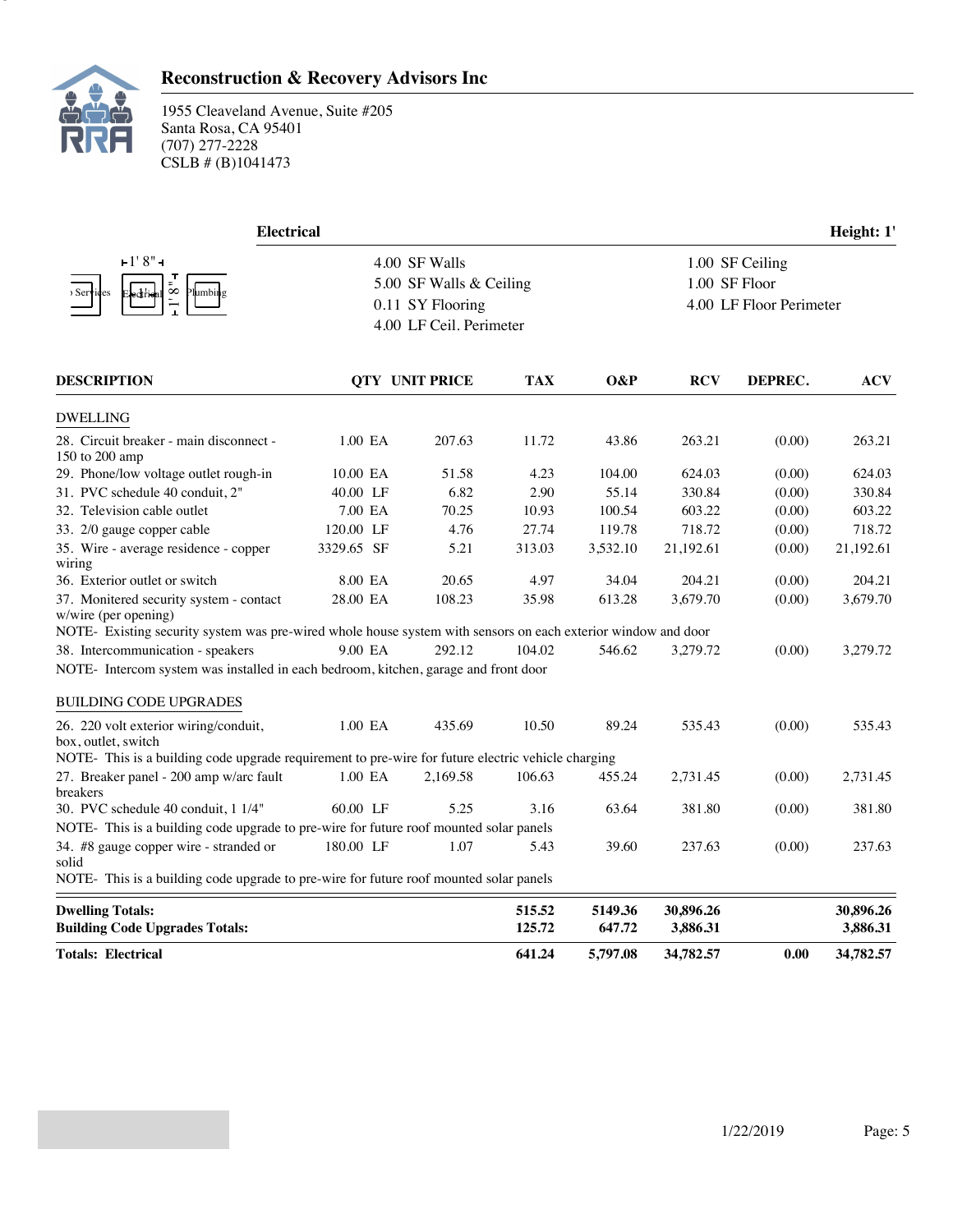

### **Reconstruction & Recovery Advisors Inc**

| agrs <sub>"</sub> (<br>12' 8"<br>$12'$ $10''$                                                                        | <b>Living Room</b> |         |                           |            |          |                               |                          | Height: 9' 4" |
|----------------------------------------------------------------------------------------------------------------------|--------------------|---------|---------------------------|------------|----------|-------------------------------|--------------------------|---------------|
|                                                                                                                      |                    |         | 328.28 SF Walls           |            |          | 206.51 SF Ceiling             |                          |               |
| Ō<br>Living Room<br>$\overline{A}$                                                                                   |                    |         | 534.78 SF Walls & Ceiling |            |          | 206.51 SF Floor               |                          |               |
|                                                                                                                      |                    |         | 22.95 SY Flooring         |            |          |                               | 39.37 LF Floor Perimeter |               |
| $12 - 3' 11' 1' 11$                                                                                                  |                    |         | 39.37 LF Ceil. Perimeter  |            |          |                               |                          |               |
| $-4'6" -$                                                                                                            |                    |         |                           |            |          |                               |                          |               |
| Window                                                                                                               |                    | 2' X 5' |                           |            |          | <b>Opens into PORCH</b>       |                          |               |
| Window                                                                                                               |                    |         | 3' 11'' X 5'              |            |          | <b>Opens into PORCH</b>       |                          |               |
| <b>Window</b>                                                                                                        |                    |         | 1' 11'' X 5'              |            |          | <b>Opens into PORCH</b>       |                          |               |
| <b>Missing Wall</b>                                                                                                  |                    |         | 12' 10" X 9' 4"           |            |          | <b>Opens into DINING_ROOM</b> |                          |               |
| <b>Missing Wall</b>                                                                                                  |                    |         | 3' 11" X 9' 4"            |            |          | <b>Opens into ROOM5</b>       |                          |               |
| <b>Missing Wall</b>                                                                                                  |                    |         | 6' 4 1/8" X 9' 4"         |            |          | <b>Opens into HALLWAY</b>     |                          |               |
|                                                                                                                      |                    |         |                           |            |          |                               |                          |               |
| <b>DESCRIPTION</b>                                                                                                   |                    |         | QTY UNIT PRICE            | <b>TAX</b> | O&P      | <b>RCV</b>                    | DEPREC.                  | <b>ACV</b>    |
| <b>DWELLING</b>                                                                                                      |                    |         |                           |            |          |                               |                          |               |
| 105. Wood door frame & trim (for a 2"<br>$x 4"$ wall)                                                                | 21.33 LF           |         | 9.69                      | 7.36       | 42.82    | 256.87                        | (0.00)                   | 256.87        |
| NOTE- This is for the paint grade jamb and casing at the living room/hallway cased opening                           |                    |         |                           |            |          |                               |                          |               |
| 106. 5/8" drywall - hung, taped, heavy                                                                               | 534.78 SF          |         | 2.44                      | 30.44      | 267.06   | 1,602.36                      | (0.00)                   | 1,602.36      |
| texture, ready for paint<br>107. Add for bullnose (rounded)                                                          | 534.78 SF          |         | 0.18                      | 0.46       | 19.36    | 116.08                        | (0.00)                   | 116.08        |
| corners                                                                                                              |                    |         |                           |            |          |                               |                          |               |
| 108. Dimmer switch                                                                                                   | 3.00 EA            |         | 33.97                     | 5.31       | 21.44    | 128.66                        | (0.00)                   | 128.66        |
| 109. Stone floor covering - High grade                                                                               | 206.51 SF          |         | 24.31                     | 183.64     | 1,040.78 | 6,244.68                      | (0.00)                   | 6,244.68      |
| 110. Mortar bed for tile floors                                                                                      | 206.51 SF          |         | 4.83                      | 38.83      | 207.24   | 1,243.51                      | (0.00)                   | 1,243.51      |
| 111. Baseboard - 5 1/4"                                                                                              | 39.37 LF           |         | 4.41                      | 6.82       | 36.08    | 216.52                        | (0.00)                   | 216.52        |
| 112. Window stool & apron                                                                                            | 12.50 LF           |         | 7.16                      | 2.73       | 18.44    | 110.67                        | (0.00)                   | 110.67        |
| 113. Recessed light fixture - LED                                                                                    | 4.00 EA            |         | 144.48                    | 19.55      | 119.50   | 716.97                        | (0.00)                   | 716.97        |
| 114. Paint baseboard - two coats                                                                                     | 39.37 LF           |         | 1.70                      | 0.37       | 13.46    | 80.76                         | (0.00)                   | 80.76         |
| 115. Paint door/window trim & jamb -<br>2 coats (per side)                                                           | 2.00 EA            |         | 36.00                     | 0.65       | 14.54    | 87.19                         | (0.00)                   | 87.19         |
| 116. Paint door or window opening - 2                                                                                | 3.00 EA            |         | 36.00                     | 0.98       | 21.80    | 130.78                        | (0.00)                   | 130.78        |
| coats (per side)<br>117. Seal/prime then paint the walls                                                             | 534.78 SF          |         | 1.80                      | 11.07      | 194.74   | 1.168.41                      | (0.00)                   | 1,168.41      |
| and ceiling twice $(3 \text{ coats}) - 2 \text{ colors}$<br>118. Seal & paint window stool and                       | 12.50 LF           |         | 4.67                      | 0.32       | 11.74    | 70.44                         | (0.00)                   | 70.44         |
| apron                                                                                                                |                    |         |                           |            |          |                               |                          |               |
| 119. Labor to set up and take down<br>scaffold - per section                                                         | 12.00 EA           |         | 29.90                     | 0.00       | 71.76    | 430.56                        | (0.00)                   | 430.56        |
| NOTE-Scaffold set up three times, once for electrical, HVAC, once for Insulation and drywall, and once for painting. |                    |         |                           |            |          |                               |                          |               |
| 120. Window blind - wood - $2"$ - 7.1 to<br>14 SF - High grade                                                       | 2.00 EA            |         | 145.23                    | 17.21      | 61.54    | 369.21                        | (0.00)                   | 369.21        |
| 121. Window blind - wood - 2" - 14.1<br>to 20 SF - High grade                                                        | 2.00 EA            |         | 176.26                    | 22.12      | 74.92    | 449.56                        | (0.00)                   | 449.56        |
| 122. Window drapery - hardware -<br>Extra large                                                                      | 2.00 EA            |         | 149.36                    | 16.35      | 63.02    | 378.09                        | (0.00)                   | 378.09        |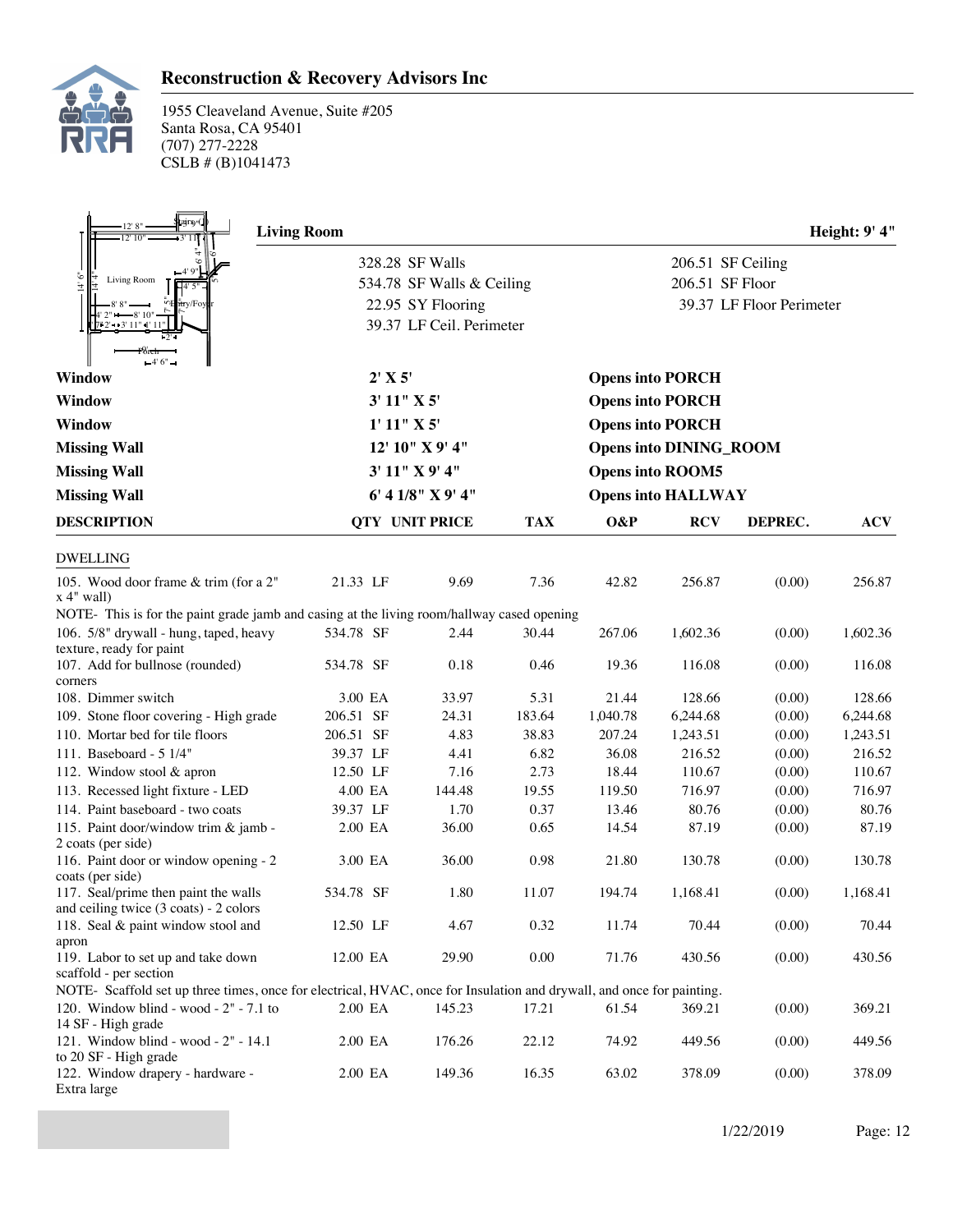

1955 Cleaveland Avenue, Suite #205 Santa Rosa, CA 95401 (707) 277-2228 CSLB # (B)1041473

### **CONTINUED - Living Room**

| <b>DESCRIPTION</b>                                                                                                                             |         | <b>OTY UNIT PRICE</b> |       | $O\&P$ | <b>RCV</b> | DEPREC. | <b>ACV</b> |
|------------------------------------------------------------------------------------------------------------------------------------------------|---------|-----------------------|-------|--------|------------|---------|------------|
| <b>BUILDING CODE UPGRADES</b>                                                                                                                  |         |                       |       |        |            |         |            |
| 123. Vinyl window - double hung, 13-                                                                                                           | 2.00 EA | 479.14                | 63.76 | 204.42 | 1.226.46   | (0.00)  | 1.226.46   |
| 19 sf - Premium grade                                                                                                                          |         |                       |       |        |            |         |            |
| NOTE- This is a building code upgrade. Original double hung aluminum windows must be upgraded to higher performance, insulated vinyl, low-E    |         |                       |       |        |            |         |            |
| and argon filled per Title 24                                                                                                                  |         |                       |       |        |            |         |            |
| NOTE- In locations on the sketch having large window openings, there were typically two, side-by-side double hung windows to match the general |         |                       |       |        |            |         |            |
| shingle style elevations                                                                                                                       |         |                       |       |        |            |         |            |
| 124. Vinyl window, picture/fixed, 3-11                                                                                                         | 2.00 EA | 262.23                | 30.85 | 111.08 | 666.39     | (0.00)  | 666.39     |
| sf - Premium grade                                                                                                                             |         |                       |       |        |            |         |            |
| NOTE- Fixed picture window is stacked above opening double hung unit                                                                           |         |                       |       |        |            |         |            |
| NOTE- This is a building code upgrade. Original double hung aluminum windows must be upgraded to higher performance, insulated vinyl, low-E    |         |                       |       |        |            |         |            |
| and argon filled per Title 24                                                                                                                  |         |                       |       |        |            |         |            |

NOTE- In locations on the sketch having large window openings, there were typically two, side-by-side double hung windows to match the general shingle style elevations Bathroom Walk-in Closet  $\mathcal{L}(\mathcal{L})$ 

| <b>Dwelling Totals:</b>               | 364.21 | 2300.24  | 13.801.32 |      | 13,801.32 |
|---------------------------------------|--------|----------|-----------|------|-----------|
| <b>Building Code Upgrades Totals:</b> | 94.61  | 315.50   | 1.892.85  |      | 1.892.85  |
| <b>Totals: Living Room</b>            | 458.82 | 2.615.74 | 15.694.17 | 0.00 | 15,694.17 |

| $-4'9''$                                                           | <b>Entry/Foyer</b> |                           |            |        | Height: 9' 4"                              |                  |            |  |  |
|--------------------------------------------------------------------|--------------------|---------------------------|------------|--------|--------------------------------------------|------------------|------------|--|--|
|                                                                    |                    | 196.97 SF Walls           |            |        |                                            | 31.84 SF Ceiling |            |  |  |
| Entry/Foyer                                                        |                    | 228.82 SF Walls & Ceiling |            |        | 31.84 SF Floor<br>20.27 LF Floor Perimeter |                  |            |  |  |
|                                                                    |                    | 3.54 SY Flooring          |            |        |                                            |                  |            |  |  |
|                                                                    |                    | 23.19 LF Ceil. Perimeter  |            |        |                                            |                  |            |  |  |
| Door                                                               |                    | 2' 11'' X 6' 8''          |            |        | <b>Opens into PORCH</b>                    |                  |            |  |  |
| <b>DESCRIPTION</b>                                                 |                    | <b>QTY UNIT PRICE</b>     | <b>TAX</b> | $O\&P$ | <b>RCV</b>                                 | DEPREC.          | <b>ACV</b> |  |  |
| <b>DWELLING</b>                                                    |                    |                           |            |        |                                            |                  |            |  |  |
| 125. Exterior door - fiberglass / wood<br>w/detail - Premium grade | 1.00 EA            | 910.34                    | 70.01      | 196.06 | 1,176.41                                   | (0.00)           | 1,176.41   |  |  |
| 126. 5/8" drywall - hung, taped, heavy<br>texture, ready for paint | 228.82 SF          | 2.44                      | 13.03      | 114.26 | 685.61                                     | (0.00)           | 685.61     |  |  |
| 127. Add for bullnose (rounded)<br>corners                         | 228.82 SF          | 0.18                      | 0.20       | 8.28   | 49.67                                      | (0.00)           | 49.67      |  |  |
| 128. 120 volt to 9 volt doorbell<br>transformer                    | 1.00 EA            | 66.50                     | 0.00       | 13.30  | 79.80                                      | (0.00)           | 79.80      |  |  |
| 129. Dimmer switch                                                 | 1.00 EA            | 33.97                     | 1.77       | 7.16   | 42.90                                      | (0.00)           | 42.90      |  |  |
| 130. Stone floor covering - High grade                             | 31.84 SF           | 24.31                     | 28.31      | 160.46 | 962.80                                     | (0.00)           | 962.80     |  |  |
|                                                                    |                    |                           |            |        |                                            | 1/22/2019        | Page: 13   |  |  |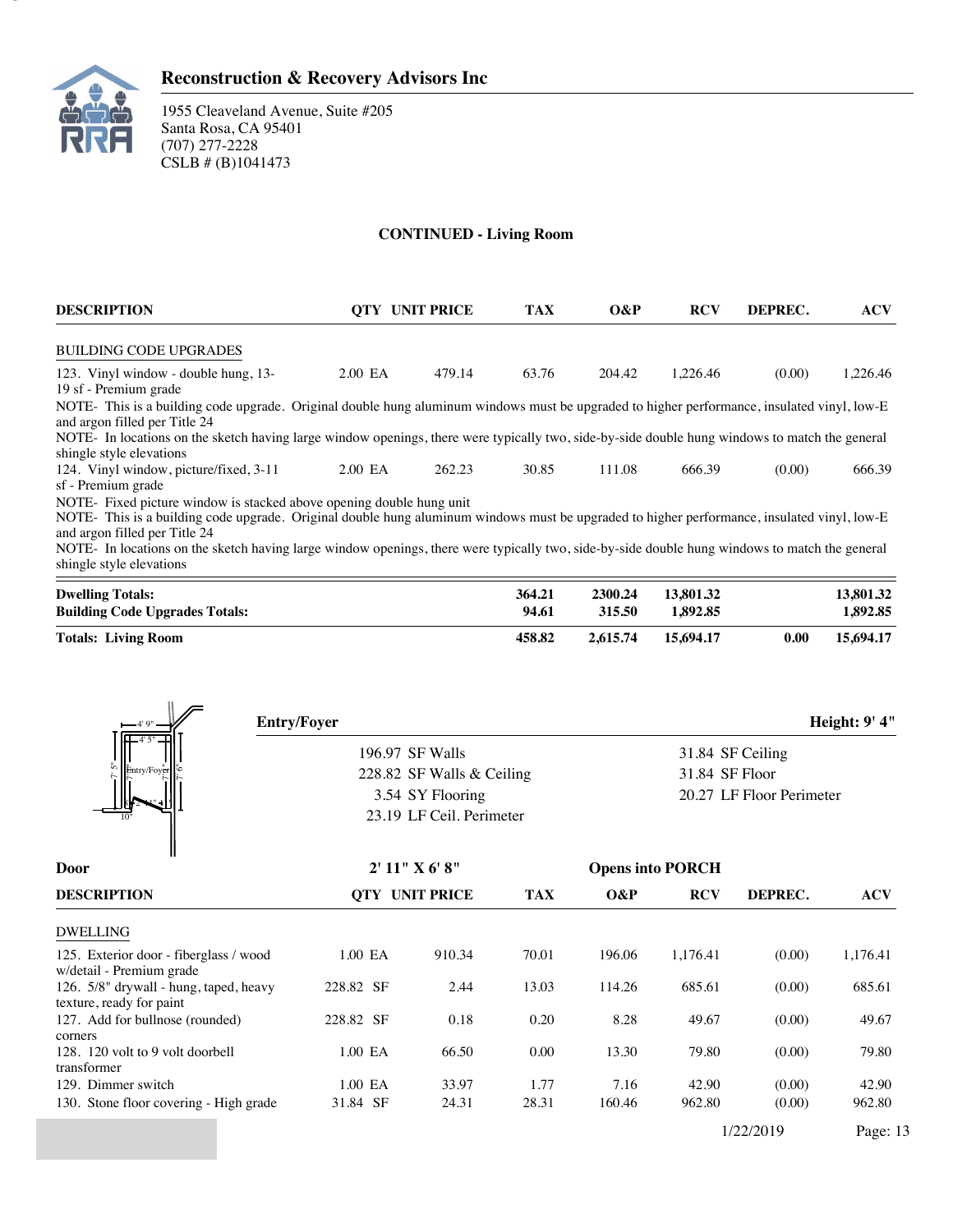

### **CONTINUED - Entry/Foyer**

| <b>DESCRIPTION</b>                                                                                                   |           | <b>OTY UNIT PRICE</b> | <b>TAX</b> | O&P     | <b>RCV</b> | DEPREC. | <b>ACV</b> |
|----------------------------------------------------------------------------------------------------------------------|-----------|-----------------------|------------|---------|------------|---------|------------|
| NOTE- Upgraded granite tile over mud base                                                                            |           |                       |            |         |            |         |            |
| 131. Mortar bed for tile floors                                                                                      | 31.84 SF  | 4.83                  | 5.99       | 31.96   | 191.74     | (0.00)  | 191.74     |
| 132. Baseboard - 5 1/4"                                                                                              | 20.27 LF  | 4.41                  | 3.51       | 18.58   | 111.48     | (0.00)  | 111.48     |
| 133. Casing - oversized - $3 \frac{1}{4}$                                                                            | 34.00 LF  | 2.82                  | 4.90       | 20.16   | 120.94     | (0.00)  | 120.94     |
| 134. Door lockset & deadbolt - exterior -<br>Premium grade                                                           | $1.00$ EA | 218.27                | 16.34      | 46.92   | 281.53     | (0.00)  | 281.53     |
| 135. Door threshold                                                                                                  | 1.00 EA   | 44.85                 | 1.38       | 9.26    | 55.49      | (0.00)  | 55.49      |
| 136. Chandelier - Premium grade                                                                                      | 1.00 EA   | 1.250.00              | 33.23      | 256.64  | 1.539.87   | (0.00)  | 1,539.87   |
| NOTE-Large, two tiered chandelier as existing                                                                        |           |                       |            |         |            |         |            |
| 137. Paint baseboard - two coats                                                                                     | 20.27 LF  | 1.70                  | 0.19       | 6.94    | 41.59      | (0.00)  | 41.59      |
| 138. Stain & finish door slab only (per<br>side)                                                                     | 1.00 EA   | 67.75                 | 0.68       | 13.70   | 82.13      | (0.00)  | 82.13      |
| 139. Paint door/window trim & jamb -<br>2 coats (per side)                                                           | $2.00$ EA | 36.00                 | 0.65       | 14.54   | 87.19      | (0.00)  | 87.19      |
| 140. Floor protection - heavy paper and<br>tape                                                                      | 31.84 SF  | 0.50                  | 0.14       | 3.20    | 19.26      | (0.00)  | 19.26      |
| 141. Paint door or window opening - 2<br>coats (per side)                                                            | 2.00 EA   | 36.00                 | 0.65       | 14.54   | 87.19      | (0.00)  | 87.19      |
| 142. Seal/prime then paint the walls<br>and ceiling twice $(3 \text{ coats}) - 2 \text{ colors}$                     | 228.82 SF | 1.80                  | 4.74       | 83.32   | 499.94     | (0.00)  | 499.94     |
| 143. Labor to set up and take down<br>scaffold - per section                                                         | 9.00 EA   | 29.90                 | 0.00       | 53.82   | 322.92     | (0.00)  | 322.92     |
| NOTE-Scaffold set up three times, once for electrical, HVAC, once for Insulation and drywall, and once for painting. |           |                       |            |         |            |         |            |
| <b>Dwelling Totals:</b>                                                                                              |           |                       | 185.72     | 1073.10 | 6,438.46   |         | 6,438.46   |

**Totals: Entry/Foyer 185.72 1,073.10 6,438.46 0.00 6,438.46**

 $313.78$  $\frac{3!}{3!}$ stairs (T Dining Room  $\overline{S}$ 313.78 SF Walls xxx  $-4'1$ 8' 2" 4' 9' 8" 9' 6" 2"  $\frac{1}{2}$   $\frac{1}{4}$   $\frac{1}{4}$   $\frac{1}{4}$   $\frac{1}{4}$   $\frac{1}{4}$   $\frac{1}{4}$   $\frac{1}{4}$   $\frac{1}{4}$   $\frac{1}{4}$   $\frac{1}{4}$   $\frac{1}{4}$   $\frac{1}{4}$   $\frac{1}{4}$   $\frac{1}{4}$   $\frac{1}{4}$   $\frac{1}{4}$   $\frac{1}{4}$   $\frac{1}{4}$   $\frac{1}{4}$   $\frac{1}{4}$   $\frac{1}{4}$  2' 11" 9" -<br>6 .<br>त 12' 10" 12' 8" **Dining Room Height: 9' 4"** 483.67 SF Walls & Ceiling 18.88 SY Flooring 39.08 LF Ceil. Perimeter 169.89 SF Ceiling 169.89 SF Floor 35.08 LF Floor Perimeter **Missing Wall - Goes to Floor 4' X 6' 8" Opens into FAMILY\_ROOM Window 6' 1" X 4' Opens into Exterior Missing Wall 12' 8" X 9' 4" Opens into LIVING\_ROOM**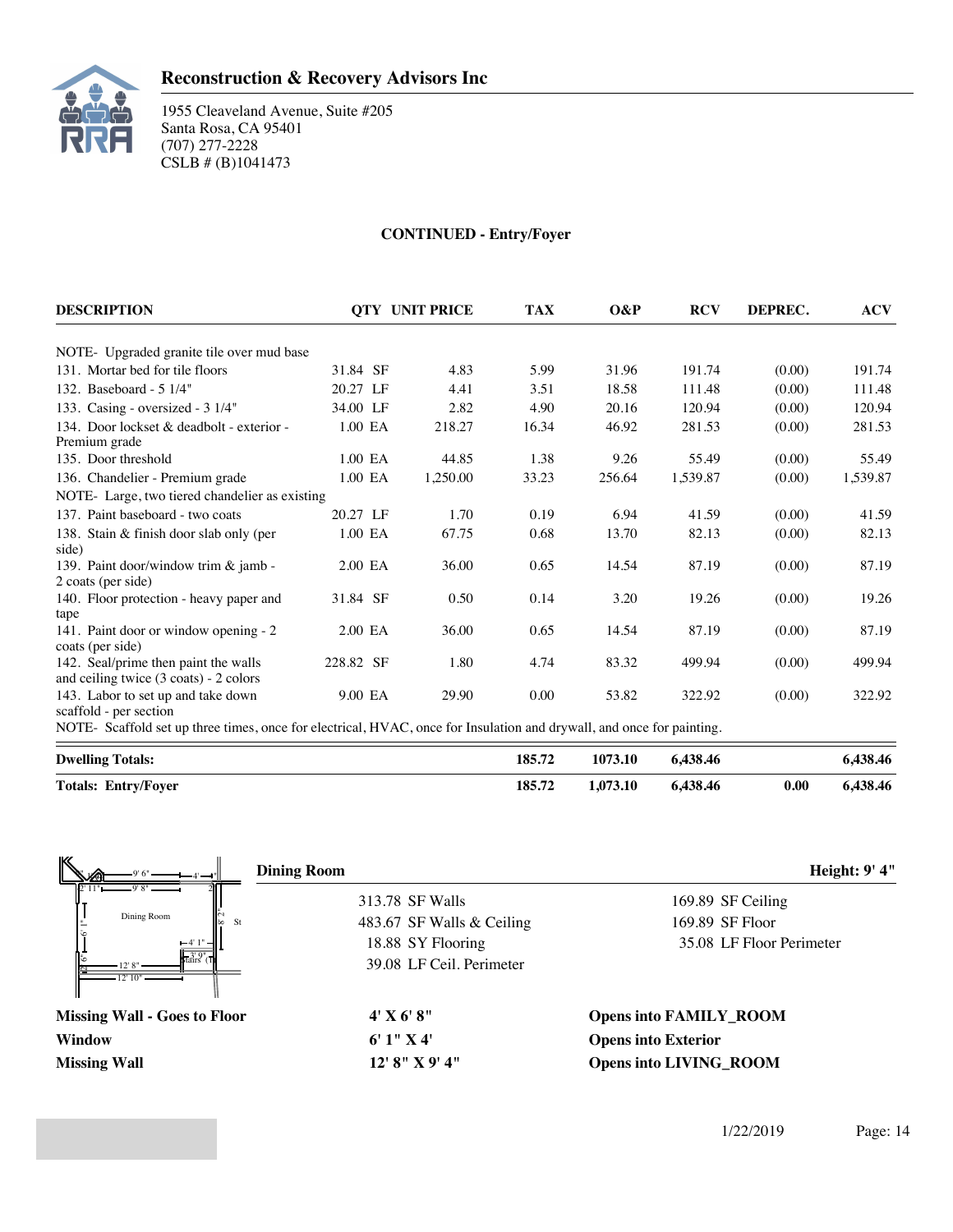

# **Reconstruction & Recovery Advisors Inc**

|                                                                                                                      | Subroom: Stairs (1)   |  |                          |        |                               |                               |                         | Height: 9' 4" |  |
|----------------------------------------------------------------------------------------------------------------------|-----------------------|--|--------------------------|--------|-------------------------------|-------------------------------|-------------------------|---------------|--|
| 4' 1"                                                                                                                |                       |  | 54.44 SF Walls           |        |                               |                               | 9.38 SF Ceiling         |               |  |
| 3'9''<br>$\rm \ddot{\circ}$<br>$\subseteq$ Stairs (1) $\approx$                                                      |                       |  | 63.82 SF Walls & Ceiling |        |                               | 9.38 SF Floor                 |                         |               |  |
|                                                                                                                      |                       |  | 1.04 SY Flooring         |        |                               |                               | 5.83 LF Floor Perimeter |               |  |
| $-3'11"$                                                                                                             |                       |  | 5.83 LF Ceil. Perimeter  |        |                               |                               |                         |               |  |
|                                                                                                                      |                       |  |                          |        |                               |                               |                         |               |  |
|                                                                                                                      |                       |  | 3'9''X9'4''              |        |                               |                               |                         |               |  |
| <b>Missing Wall</b>                                                                                                  |                       |  |                          |        |                               | <b>Opens into DINING_ROOM</b> |                         |               |  |
| <b>Missing Wall</b>                                                                                                  |                       |  | 3'9''X9'4''              |        | <b>Opens into LIVING_ROOM</b> |                               |                         |               |  |
| <b>DESCRIPTION</b>                                                                                                   | <b>QTY UNIT PRICE</b> |  |                          |        | O&P                           | <b>RCV</b>                    | DEPREC.                 | <b>ACV</b>    |  |
| <b>DWELLING</b>                                                                                                      |                       |  |                          |        |                               |                               |                         |               |  |
| 144. 5/8" drywall - hung, taped, heavy<br>texture, ready for paint                                                   | 547.49 SF             |  | 2.44                     | 31.17  | 273.42                        | 1,640.47                      | (0.00)                  | 1,640.47      |  |
| 145. Add for bullnose (rounded)<br>corners                                                                           | 547.49 SF             |  | 0.18                     | 0.47   | 19.82                         | 118.84                        | (0.00)                  | 118.84        |  |
| 146. Dimmer switch                                                                                                   | 1.00 EA               |  | 33.97                    | 1.77   | 7.16                          | 42.90                         | (0.00)                  | 42.90         |  |
| 147. Carpet - Premium grade                                                                                          | 206.16 SF             |  | 6.70                     | 103.31 | 296.92                        | 1,781.50                      | (0.00)                  | 1,781.50      |  |
| 15 % waste added for Carpet - Premium grade.                                                                         |                       |  |                          |        |                               |                               |                         |               |  |
| 148. Carpet pad - Premium grade                                                                                      | 179.27 SF             |  | 1.14                     | 15.77  | 44.04                         | 264.18                        | (0.00)                  | 264.18        |  |
| 149. Sand, stain, and finish steps and/or                                                                            | 24.00 LF              |  | 18.61                    | 1.53   | 89.62                         | 537.79                        | (0.00)                  | 537.79        |  |
| risers<br>150. Baseboard - 5 1/4"                                                                                    | 40.92 LF              |  | 4.41                     | 7.09   | 37.52                         | 225.07                        | (0.00)                  | 225.07        |  |
| 151. Balustrade - High grade                                                                                         | 12.67 LF              |  | 238.12                   | 116.39 | 626.68                        | 3,760.05                      | (0.00)                  | 3,760.05      |  |
| NOTE- Hardwood balastrade                                                                                            |                       |  |                          |        |                               |                               |                         |               |  |
| 152. Balustrade top rail - High grade -<br>material only                                                             | 12.67 LF              |  | 21.00                    | 22.95  | 57.82                         | 346.84                        | (0.00)                  | 346.84        |  |
| 153. Finish Carpenter - per hour                                                                                     | 2.00 HR               |  | 95.00                    | 0.00   | 38.00                         | 228.00                        | (0.00)                  | 228.00        |  |
| 154. Window stool & apron                                                                                            | 6.50 LF               |  | 7.16                     | 1.42   | 9.58                          | 57.54                         | (0.00)                  | 57.54         |  |
| 155. Chandelier - Premium grade                                                                                      | 1.00 EA               |  | 985.00                   | 33.23  | 203.64                        | 1,221.87                      | (0.00)                  | 1,221.87      |  |
| 156. Paint baseboard - two coats                                                                                     | 40.92 LF              |  | 1.70                     | 0.39   | 14.00                         | 83.95                         | (0.00)                  | 83.95         |  |
| 157. Stain & finish balustrade                                                                                       | 12.67 LF              |  | 34.28                    | 4.09   | 87.68                         | 526.10                        | (0.00)                  | 526.10        |  |
| 158. Paint door/window trim & jamb -<br>2 coats (per side)                                                           | 2.00 EA               |  | 36.00                    | 0.65   | 14.54                         | 87.19                         | (0.00)                  | 87.19         |  |
| 159. Paint door or window opening - 2<br>coats (per side)                                                            | 7.00 EA               |  | 36.00                    | 2.29   | 50.86                         | 305.15                        | (0.00)                  | 305.15        |  |
| 160. Seal/prime then paint the walls<br>and ceiling twice (3 coats) - 2 colors                                       | 547.49 SF             |  | 1.80                     | 11.33  | 199.36                        | 1,196.17                      | (0.00)                  | 1,196.17      |  |
| 161. Seal & paint window stool and<br>apron                                                                          | 6.50 LF               |  | 4.67                     | 0.17   | 6.12                          | 36.65                         | (0.00)                  | 36.65         |  |
| 162. Labor to set up and take down<br>scaffold - per section                                                         | 9.00 EA               |  | 29.90                    | 0.00   | 53.82                         | 322.92                        | (0.00)                  | 322.92        |  |
| NOTE-Scaffold set up three times, once for electrical, HVAC, once for Insulation and drywall, and once for painting. |                       |  |                          |        |                               |                               |                         |               |  |
| 163. Stairway - 3' 6"wide (8' rise plus<br>joist)                                                                    | 0.50 EA               |  | 741.98                   | 11.30  | 76.46                         | 458.75                        | (0.00)                  | 458.75        |  |
| 164. Stair riser - hardwood - up to 4' -<br>High grade                                                               | 12.00 EA              |  | 50.16                    | 32.24  | 126.82                        | 760.98                        | (0.00)                  | 760.98        |  |
| 165. Stair stringer - softwood                                                                                       | 8.00 LF               |  | 6.86                     | 1.42   | 11.26                         | 67.56                         | (0.00)                  | 67.56         |  |
| 166. Stair tread - hardwood - up to 4'                                                                               | 12.00 EA              |  | 80.51                    | 51.85  | 203.60                        | 1,221.57                      | (0.00)                  | 1,221.57      |  |
|                                                                                                                      |                       |  |                          |        |                               |                               | 1/22/2019               | Page: 15      |  |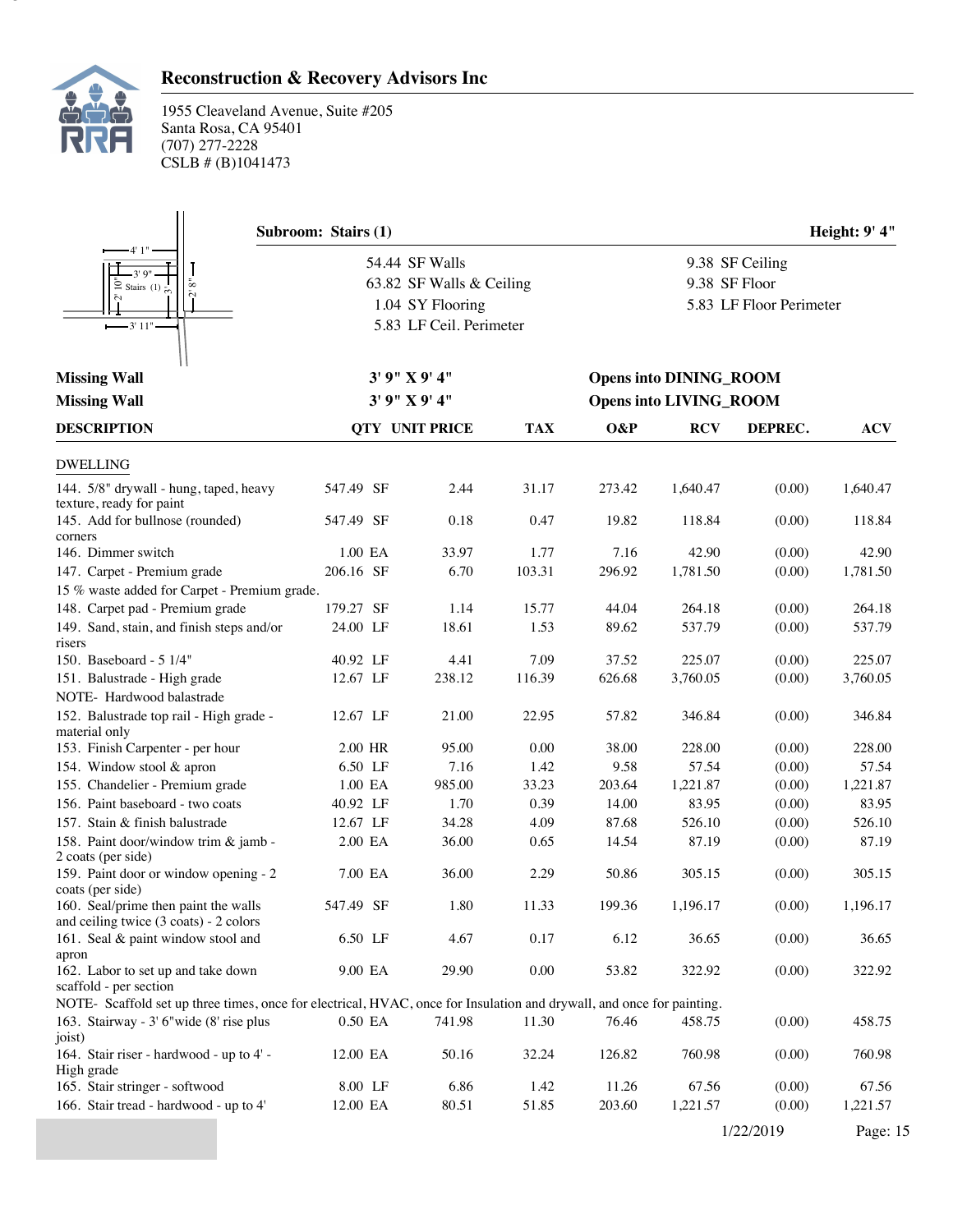

|                                                | <b>Plants, Trees &amp; Shrubs</b> |                         |            | Height: 1'      |                         |         |            |  |
|------------------------------------------------|-----------------------------------|-------------------------|------------|-----------------|-------------------------|---------|------------|--|
| $+1'8"$                                        |                                   | 4.00 SF Walls           |            | 1.00 SF Ceiling |                         |         |            |  |
|                                                |                                   | 5.00 SF Walls & Ceiling |            |                 | 1.00 SF Floor           |         |            |  |
| Plants Trees & Fireding Sod &                  |                                   | 0.11 SY Flooring        |            |                 | 4.00 LF Floor Perimeter |         |            |  |
|                                                |                                   | 4.00 LF Ceil. Perimeter |            |                 |                         |         |            |  |
| <b>DESCRIPTION</b>                             |                                   | <b>QTY UNIT PRICE</b>   | <b>TAX</b> | O&P             | <b>RCV</b>              | DEPREC. | <b>ACV</b> |  |
| <b>TREES &amp; SHRUBS</b>                      |                                   |                         |            |                 |                         |         |            |  |
| 852. Plants - shrubs - deciduous - 1<br>gallon | 16.00 EA                          | 36.28                   | 20.63      | 120.22          | 721.33                  | (0.00)  | 721.33     |  |
| 853. Plants - shrubs - deciduous - 5<br>gallon | 16.00 EA                          | 80.02                   | 39.76      | 264.02          | 1,584.10                | (0.00)  | 1,584.10   |  |
| 854. Plants - shrubs - evergreen - 1<br>gallon | 16.00 EA                          | 40.97                   | 27.10      | 136.52          | 819.14                  | (0.00)  | 819.14     |  |
| 855. Plants - shrubs - evergreen - 5<br>gallon | 16.00 EA                          | 100.94                  | 68.63      | 336.72          | 2,020.39                | (0.00)  | 2,020.39   |  |
| 856. Tree - evergreen - 4' to 5' in height     | 6.00 EA                           | 227.57                  | 62.10      | 285.50          | 1,713.02                | (0.00)  | 1,713.02   |  |
| 857. Tree - shade or flowering - 2"<br>caliper | 6.00 EA                           | 325.30                  | 101.43     | 410.64          | 2,463.87                | (0.00)  | 2,463.87   |  |
| Trees & Shrubs Totals:                         |                                   |                         | 319.65     | 1553.62         | 9,321.85                |         | 9,321.85   |  |
| Totals: Plants, Trees & Shrubs                 |                                   |                         | 319.65     | 1,553.62        | 9,321.85                | 0.00    | 9,321.85   |  |

|                                                                                                       | Bedding, Sod & Mulch<br>4.00 SF Walls |                         |               |          |            | Height: 1'<br>1.00 SF Ceiling |            |  |  |
|-------------------------------------------------------------------------------------------------------|---------------------------------------|-------------------------|---------------|----------|------------|-------------------------------|------------|--|--|
| F1'8"                                                                                                 |                                       |                         |               |          |            |                               |            |  |  |
| ees & Baddubel-Sbd-Bangfakdars & Cb                                                                   | 5.00 SF Walls & Ceiling               |                         | 1.00 SF Floor |          |            |                               |            |  |  |
|                                                                                                       | 0.11 SY Flooring                      | 4.00 LF Floor Perimeter |               |          |            |                               |            |  |  |
|                                                                                                       |                                       | 4.00 LF Ceil. Perimeter |               |          |            |                               |            |  |  |
| <b>DESCRIPTION</b>                                                                                    | <b>QTY UNIT PRICE</b>                 |                         | <b>TAX</b>    | $O\&P$   | <b>RCV</b> | DEPREC.                       | <b>ACV</b> |  |  |
| LANDSCAPING                                                                                           |                                       |                         |               |          |            |                               |            |  |  |
| 858. Mulching (per CY)                                                                                | 460.13 CY                             | 59.35                   | 1.629.52      | 5.787.64 | 34,725.88  | (0.00)                        | 34,725.88  |  |  |
| NOTE- Assumes 4" of mulch material over all non-covered/paved portions (4,224 SF) of the building lot |                                       |                         |               |          |            |                               |            |  |  |
| 859. Lawn - sod                                                                                       | 2500.00 SF                            | 0.80                    | 127.22        | 425.44   | 2,552.66   | (0.00)                        | 2,552.66   |  |  |
| <b>Landscaping Totals:</b>                                                                            |                                       |                         | 1756.74       | 6213.08  | 37,278.54  |                               | 37,278.54  |  |  |
| Totals: Bedding, Sod & Mulch                                                                          |                                       |                         | 1,756.74      | 6.213.08 | 37,278.54  | 0.00                          | 37,278.54  |  |  |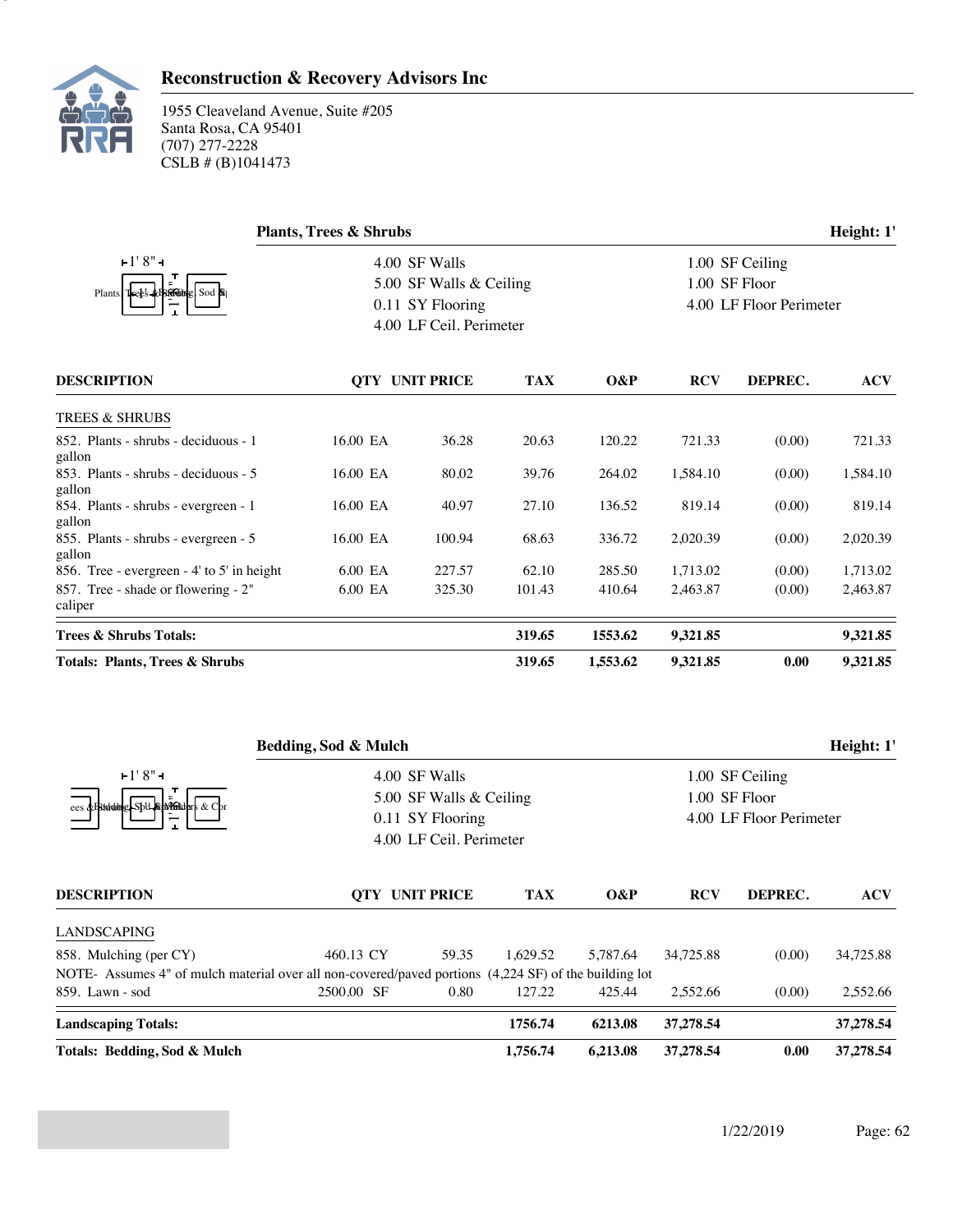

# **Reconstruction & Recovery Advisors Inc**

|                                                          | <b>Sprinklers &amp; Controllers</b> | Height: 1'                                         |                                                             |           |                         |         |                   |
|----------------------------------------------------------|-------------------------------------|----------------------------------------------------|-------------------------------------------------------------|-----------|-------------------------|---------|-------------------|
| $-1'8'' -$<br>Sod SpMnkdark & C<br>trollers              | 4.00 SF Walls<br>0.11 SY Flooring   | 5.00 SF Walls & Ceiling<br>4.00 LF Ceil. Perimeter | 1.00 SF Ceiling<br>1.00 SF Floor<br>4.00 LF Floor Perimeter |           |                         |         |                   |
| <b>DESCRIPTION</b>                                       |                                     | <b>QTY UNIT PRICE</b>                              | <b>TAX</b>                                                  | O&P       | <b>RCV</b>              | DEPREC. | <b>ACV</b>        |
| OTHER STRUCTURES                                         |                                     |                                                    |                                                             |           |                         |         |                   |
| 860. Sprinkler - controller - up to 6<br>valves          | 2.00 EA                             | 168.05                                             | 12.94                                                       | 69.80     | 418.84                  | (0.00)  | 418.84            |
| 861. Sprinkler head - fixed spray - 4"<br>plastic pop-up | 96.00 EA                            | 30.30                                              | 28.32                                                       | 587.42    | 3,524.54                | (0.00)  | 3,524.54          |
| 862. Sprinkler - pipe - 3/4"                             | 320.00 LF                           | 1.39                                               | 14.35                                                       | 91.84     | 550.99                  | (0.00)  | 550.99            |
| 863. Sprinkler - valve - plastic - 1"                    | 12.00 EA                            | 89.39                                              | 26.63                                                       | 219.86    | 1,319.17                | (0.00)  | 1,319.17          |
| 864. Sprinkler - valve box - 4 valves                    | 3.00 EA                             | 42.35                                              | 9.39                                                        | 27.30     | 163.74                  | (0.00)  | 163.74            |
| <b>Other Structures Totals:</b>                          |                                     |                                                    | 91.63                                                       | 996.22    | 5,977.28                |         | 5,977.28          |
| <b>Totals: Sprinklers &amp; Controllers</b>              |                                     |                                                    | 91.63                                                       | 996.22    | 5,977.28                | 0.00    | 5,977.28          |
| <b>Area Other Structures Total:</b>                      |                                     |                                                    | 91.63                                                       | 996.22    | 5,977.28                |         | 5,977.28          |
| <b>Area Landscaping Total:</b>                           |                                     |                                                    | 1,756.74                                                    | 6,213.08  | 37,278.54               |         | 37,278.54         |
| Area Trees & Shrubs Total:                               |                                     |                                                    | 319.65                                                      | 1,553.62  | 9,321.85                |         | 9,321.85          |
| <b>Totals: Landscaping</b>                               |                                     |                                                    | 2,168.02                                                    | 8,762.92  | 52,577.67               | 0.00    | 52,577.67         |
| <b>Area Dwelling Total:</b>                              |                                     |                                                    | 22,593.92                                                   |           | 177,502.18 1,065,005.05 |         | 1,065,005.05      |
| <b>Area Other Structures Total:</b>                      |                                     |                                                    | 1,209.38                                                    | 7,560.94  | 45,364.80               |         | 45,364.80         |
| <b>Area Building Code Upgrades Total:</b>                |                                     |                                                    | 4,429.52                                                    | 23,370.44 | 140,221.13              |         | 140,221.13        |
| <b>Area Landscaping Total:</b>                           |                                     |                                                    | 1,756.74                                                    | 6,213.08  | 37,278.54               |         | 37,278.54         |
| Area Trees & Shrubs Total:                               |                                     |                                                    | 319.65                                                      | 1,553.62  | 9,321.85                |         | 9,321.85          |
| <b>Line Item Totals:</b>                                 |                                     |                                                    | 30,309.21                                                   |           | 216,200.26 1,297,191.37 |         | 0.00 1,297,191.37 |
|                                                          |                                     |                                                    |                                                             |           |                         |         |                   |

| <b>Additional Charges</b>                    | <b>Charge</b> |
|----------------------------------------------|---------------|
| California Carpet Stewardship Assessment Fee | 37.03         |
| California Lumber Assessment Fee             | 569.69        |
| <b>Additional Charges Total</b>              | \$606.72      |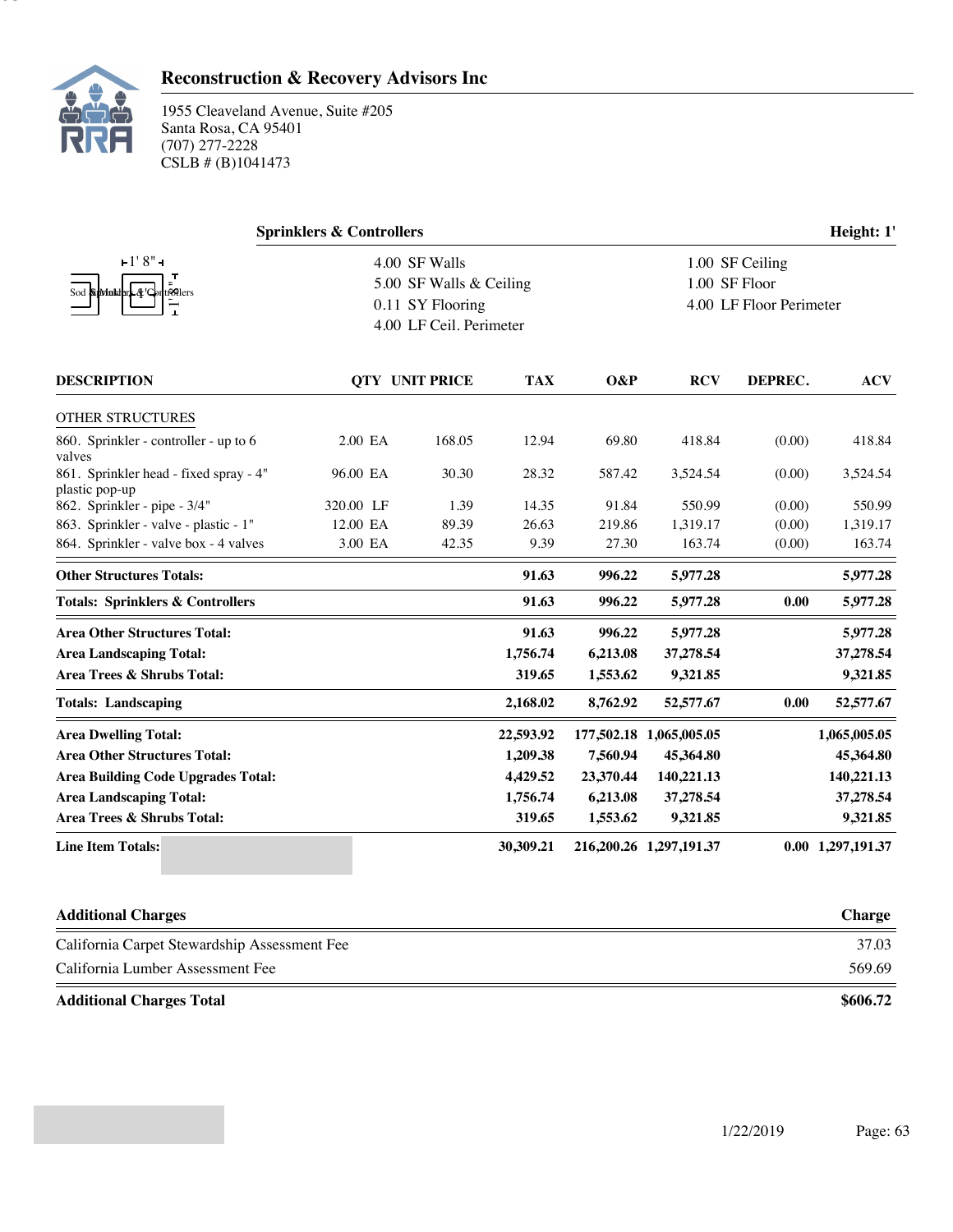



1955 Cleaveland Avenue, Suite #205 Santa Rosa, CA 95401 (707) 277-2228 CSLB # (B)1041473

## **Grand Total Areas:**

|  | 9,710.63 SF Walls           | 7,311.76 SF Ceiling                     | 17,022.39 SF Walls and Ceiling |
|--|-----------------------------|-----------------------------------------|--------------------------------|
|  | 7,311.76 SF Floor           | 812.42 SY Flooring                      | 1,993.42 LF Floor Perimeter    |
|  | 0.00 SF Long Wall           | 0.00 SF Short Wall                      | 2,184.42 LF Ceil. Perimeter    |
|  | 7,311.76 Floor Area         | 7,890.47 Total Area                     | 9,710.63 Interior Wall Area    |
|  | 6,744.65 Exterior Wall Area | 1,169.23 Exterior Perimeter of<br>Walls |                                |
|  | 2,633.57 Surface Area       | 26.34 Number of Squares                 | 0.00 Total Perimeter Length    |
|  | 58.72 Total Ridge Length    | 98.93 Total Hip Length                  |                                |
|  |                             |                                         |                                |

| Coverage                      | <b>Item Total</b> | $\%$       | <b>ACV Total</b> | $\%$    |
|-------------------------------|-------------------|------------|------------------|---------|
| Dwelling                      | 1,065,005.05      | 82.10%     | 1,065,582.67     | 82.10%  |
| <b>Other Structures</b>       | 45.364.80         | 3.50%      | 45.398.37        | 3.50%   |
| <b>Building Code Upgrades</b> | 140,221.13        | $10.81\%$  | 140,338.00       | 10.81%  |
| Landscaping                   | 37.278.54         | $2.87\%$   | 37.278.54        | 2.87%   |
| Trees & Shrubs                | 9.321.85          | $0.72\%$   | 9.321.85         | 0.72%   |
| Total                         | 1,297,191.37      | $100.00\%$ | 1,297,919.43     | 100.00% |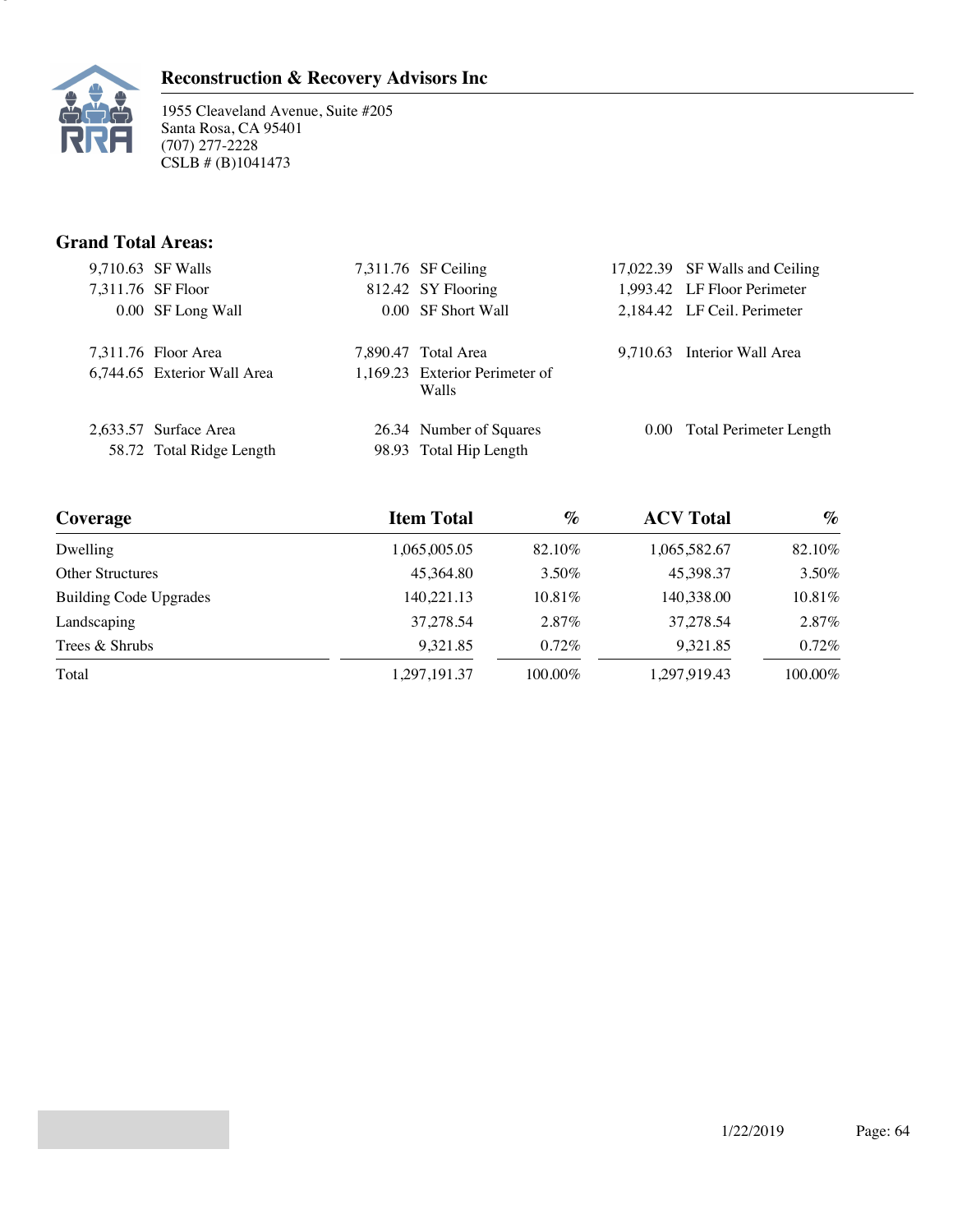

| <b>O&amp;P</b> Items                 |                         |              | <b>Total</b> | $\%$     |
|--------------------------------------|-------------------------|--------------|--------------|----------|
| <b>FENCING</b>                       |                         |              | 6,163.13     | 0.47%    |
| Coverage: Other Structures           | $\omega$                | $100.00\% =$ | 6,163.13     |          |
| <b>FINISH CARPENTRY / TRIMWORK</b>   |                         |              | 24,076.77    | 1.86%    |
| Coverage: Dwelling                   | $^{\,a}$                | $100.00\% =$ | 24,076.77    |          |
| <b>FINISH HARDWARE</b>               |                         |              | 1,861.75     | 0.14%    |
| Coverage: Dwelling                   | $\circleda$             | $100.00\% =$ | 1,861.75     |          |
| <b>FIREPLACES</b>                    |                         |              | 4,649.86     | 0.36%    |
| Coverage: Dwelling                   | $^{\circledR}$          | $100.00\% =$ | 4,649.86     |          |
| <b>FIRE PROTECTION SYSTEMS</b>       |                         |              | 18,375.58    | $1.42\%$ |
| Coverage: Building Code Upgrades     | $^{\, \circledR}$       | $100.00\% =$ | 18,375.58    |          |
| <b>FRAMING &amp; ROUGH CARPENTRY</b> |                         |              | 143,219.30   | 11.03%   |
| Coverage: Dwelling                   | $^{\,a}$                | $76.63\% =$  | 109,746.29   |          |
| Coverage: Building Code Upgrades     | $^{\circledR}$          | $23.37\% =$  | 33,473.01    |          |
| HEAT, VENT & AIR CONDITIONING        |                         |              | 34,512.95    | $2.66\%$ |
| Coverage: Dwelling                   | $\circleda$             | $68.36\% =$  | 23,592.06    |          |
| Coverage: Building Code Upgrades     | $^{\,a}$                | $31.64\% =$  | 10,920.89    |          |
| <b>INSULATION</b>                    |                         |              | 15,713.27    | 1.21%    |
| Coverage: Dwelling                   | $^{\,a}$                | $52.87\% =$  | 8,308.22     |          |
| Coverage: Building Code Upgrades     | $^{\,a}$                | $47.13\% =$  | 7,405.05     |          |
| <b>LABOR ONLY</b>                    |                         |              | 33,500.00    | 2.58%    |
| Coverage: Dwelling                   | $^{\,a}$                | $100.00\% =$ | 33,500.00    |          |
| <b>LIGHT FIXTURES</b>                |                         |              | 16,213.96    | 1.25%    |
| Coverage: Dwelling                   | $\circleda$             | $100.00\% =$ | 16,213.96    |          |
| <b>LANDSCAPING</b>                   |                         |              | 42,746.53    | 3.29%    |
| Coverage: Other Structures           | $^{\, \circledR}$       | $14.01\% =$  | 5,989.23     |          |
| Coverage: Landscaping                | $^{\, \circledR}$       | $68.56\% =$  | 29,308.72    |          |
| Coverage: Trees & Shrubs             | $^{\circledR}$          | $17.42\% =$  | 7,448.58     |          |
| <b>MASONRY</b>                       |                         |              | 5,484.23     | 0.42%    |
| Coverage: Dwelling                   | $^{\circledR}$          | $100.00\% =$ | 5,484.23     |          |
| <b>MOISTURE PROTECTION</b>           |                         |              | 2,172.31     | $0.17\%$ |
| Coverage: Building Code Upgrades     | $^{\,a}$                | $100.00\% =$ | 2,172.31     |          |
| <b>MIRRORS &amp; SHOWER DOORS</b>    |                         |              | 7,505.99     | $0.58\%$ |
| Coverage: Dwelling                   | $^{\hspace{0.1em} (a)}$ | $100.00\% =$ | 7,505.99     |          |
| PERSONAL CARE & BEAUTY               |                         |              | 259.94       | 0.02%    |
| Coverage: Dwelling                   | $^{\,a}$                | $100.00\% =$ | 259.94       |          |
| <b>PLUMBING</b>                      |                         |              | 47,361.32    | $3.65\%$ |
| Coverage: Dwelling                   | $\circleda$             | $77.35\% =$  | 36,633.59    |          |
| Coverage: Other Structures           | $^{\, \circledR}$       | $14.15\% =$  | 6,701.41     |          |
| Coverage: Building Code Upgrades     | $^{\circledR}$          | $8.50\% =$   | 4,026.32     |          |
| <b>PAINTING</b>                      |                         |              | 46,926.00    | 3.62%    |
| Coverage: Dwelling                   | $\omega$                | $100.00\% =$ | 46,926.00    |          |
| <b>ROOFING</b>                       |                         |              | 13,649.93    | $1.05\%$ |
| Coverage: Dwelling                   | $\omega$                | $100.00\% =$ | 13,649.93    |          |
|                                      |                         |              | 1/22/2019    | Page: 71 |